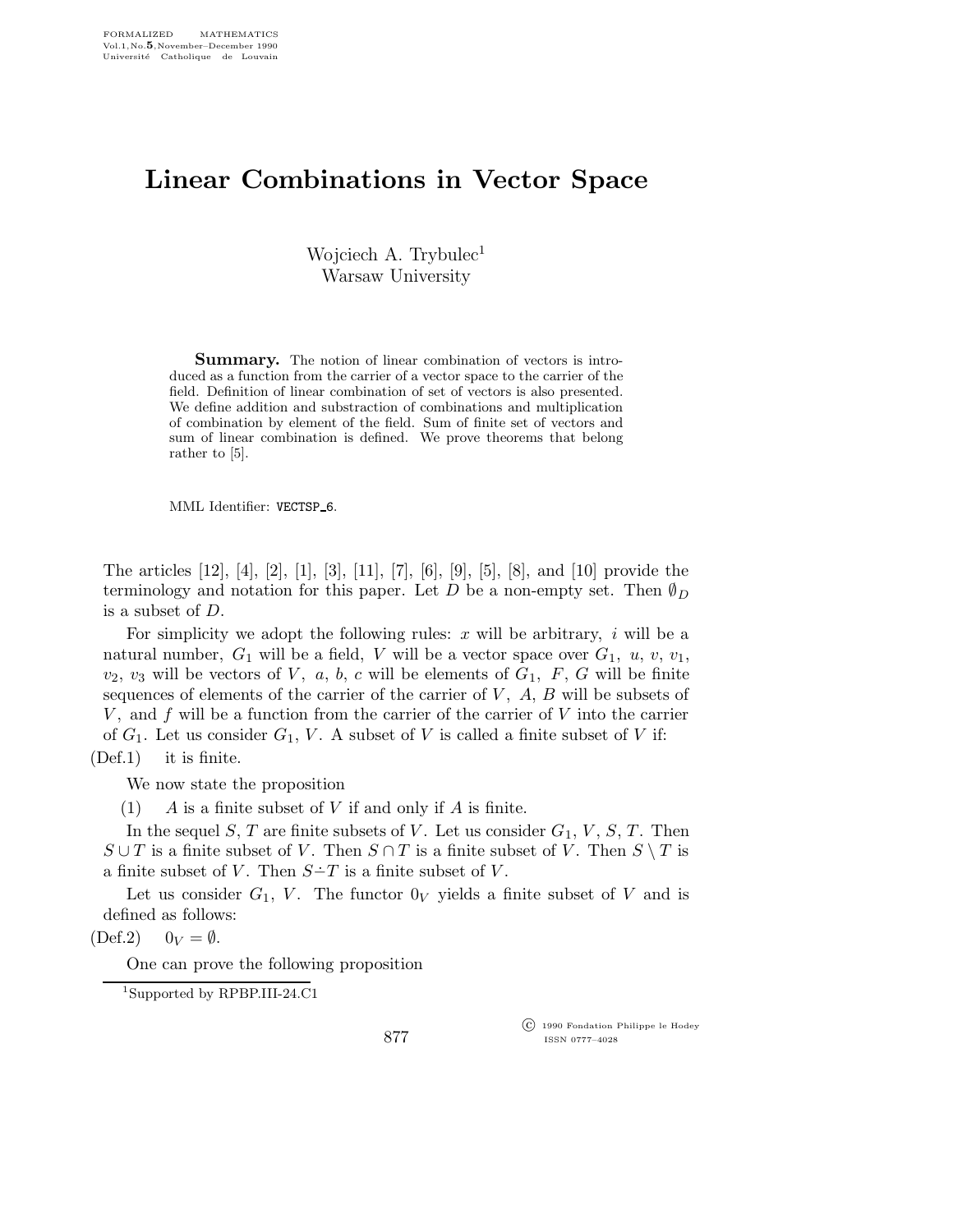$(2)$   $0_V = \emptyset$ .

Let us consider  $G_1, V, T$ . The functor  $\sum T$  yields a vector of V and is defined as follows:

- (Def.3) there exists F such that rng  $F = T$  and F is one-to-one and  $\sum T = \sum F$ . We now state two propositions:
	- (3) There exists F such that  $\text{rng } F = T$  and F is one-to-one and  $\sum T =$  $\sum F.$
	- (4) If  $\text{rng } F = T$  and F is one-to-one and  $v = \sum F$ , then  $v = \sum T$ .

Let us consider  $G_1$ , V, v. Then  $\{v\}$  is a finite subset of V.

Let us consider  $G_1$ ,  $V$ ,  $v_1$ ,  $v_2$ . Then  $\{v_1, v_2\}$  is a finite subset of V.

Let us consider  $G_1$ ,  $V$ ,  $v_1$ ,  $v_2$ ,  $v_3$ . Then  $\{v_1, v_2, v_3\}$  is a finite subset of V. One can prove the following propositions:

- (5)  $\sum (0_V ) = \Theta_V$ .
- (6)  $\sum \{v\} = v$ .
- (7) If  $v_1 \neq v_2$ , then  $\sum \{v_1, v_2\} = v_1 + v_2$ .
- (8) If  $v_1 \neq v_2$  and  $v_2 \neq v_3$  and  $v_1 \neq v_3$ , then  $\sum \{v_1, v_2, v_3\} = (v_1 + v_2) + v_3$ .
- (9) If T misses S, then  $\sum(T \cup S) = \sum T + \sum S$ .
- $(10) \quad \Sigma(T \cup S) = (\Sigma T + \Sigma S) \Sigma(T \cap S).$
- (11)  $\sum(T \cap S) = (\sum T + \sum S) \sum(T \cup S).$
- (12)  $\sum(T \setminus S) = \sum(T \cup S) \sum S$ .
- (13)  $\sum(T \setminus S) = \sum T \sum(T \cap S).$
- (14)  $\sum (T-S) = \sum (T \cup S) \sum (T \cap S).$
- (15)  $\Sigma(T-S) = \Sigma(T \setminus S) + \Sigma(S \setminus T).$

Let us consider  $G_1$ , V. An element of (the carrier of  $G_1$ )<sup>the carrier of the carrier of V</sup>

is called a linear combination of V if:

(Def.4) there exists T such that for every v such that  $v \notin T$  holds it $(v) = 0_{G_1}$ .

In the sequel  $K, L, L_1, L_2, L_3$  are linear combinations of V. Next we state the proposition

(16) There exists T such that for every v such that  $v \notin T$  holds  $L(v) = 0_{G_1}$ .

In the sequel E is an element of (the carrier of  $G_1$ )<sup>the carrier of the carrier of V</sup>. We now state the proposition

(17) If there exists T such that for every v such that  $v \notin T$  holds  $E(v) = 0_{G_1}$ , then  $E$  is a linear combination of  $V$ .

Let us consider  $G_1$ , V, L. The functor support L yields a finite subset of V and is defined as follows:

(Def.5) support  $L = \{v : L(v) \neq 0_{G_1}\}.$ 

The following propositions are true:

(18) support  $L = \{v : L(v) \neq 0_{G_1}\}.$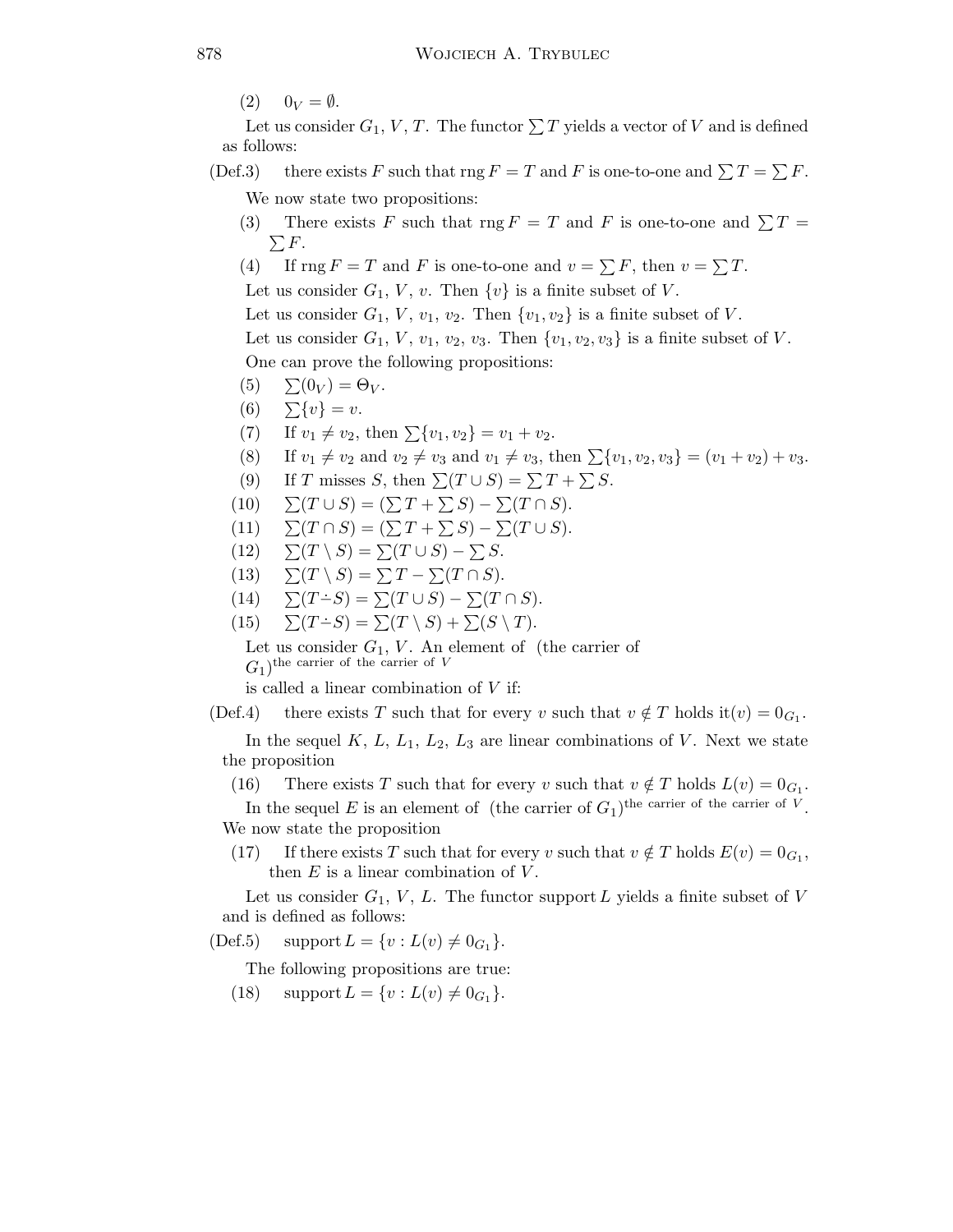(19)  $x \in \text{support } L$  if and only if there exists v such that  $x = v$  and  $L(v) \neq$  $0_{G_1}.$ 

(20)  $L(v) = 0_{G_1}$  if and only if  $v \notin \text{support } L$ .

Let us consider  $G_1$ , V. The functor  $\mathbf{0}_{\mathrm{LC}_V}$  yielding a linear combination of V is defined as follows:

 $(\text{Def.6})$  support  $\mathbf{0}_{\text{LC}_V} = \emptyset$ .

Next we state two propositions:

- (21)  $L = \mathbf{0}_{\text{LC}_V}$  if and only if support  $L = \emptyset$ .
- $(22)$   $\mathbf{0}_{\text{LC}_V}(v) = 0_{G_1}.$

Let us consider  $G_1$ , V, A. A linear combination of V is said to be a linear combination of A if:

(Def.7) support it  $\subset A$ .

One can prove the following proposition

(23) If support  $L \subseteq A$ , then L is a linear combination of A.

In the sequel  $l$  denotes a linear combination of  $A$ . Next we state several propositions:

- (24) support  $l \subseteq A$ .
- (25) If  $A \subseteq B$ , then l is a linear combination of B.
- (26)  $\mathbf{0}_{\text{LC}_V}$  is a linear combination of A.
- (27) For every linear combination l of  $\emptyset_{\text{the carrier of the carrier of }V}$  holds  $l =$  $\mathbf{0}_{\mathrm{LC}_V}.$
- (28) L is a linear combination of support  $L$ .

Let us consider  $G_1$ , V, F, f. The functor  $f \cdot F$  yields a finite sequence of elements of the carrier of the carrier of  $V$  and is defined by:

(Def.8) len(f · F) = len F and for every i such that  $i \in \text{dom}(f \cdot F)$  holds  $(f \cdot F)(i) = f(\pi_i F) \cdot \pi_i F$ .

Next we state several propositions:

- (29)  $\operatorname{len}(f \cdot F) = \operatorname{len} F$ .
- (30) For every i such that  $i \in \text{dom}(f \cdot F)$  holds  $(f \cdot F)(i) = f(\pi_i F) \cdot \pi_i F$ .
- (31) If len  $G = \text{len } F$  and for every i such that  $i \in \text{dom } G$  holds  $G(i) =$  $f(\pi_i F) \cdot \pi_i F$ , then  $G = f \cdot F$ .
- (32) If  $i \in \text{dom } F$  and  $v = F(i)$ , then  $(f \cdot F)(i) = f(v) \cdot v$ .
- (33)  $f \cdot \varepsilon$ the carrier of the carrier of  $V = \varepsilon$ the carrier of the carrier of V.
- (34)  $f \cdot \langle v \rangle = \langle f(v) \cdot v \rangle$ .
- (35)  $f \cdot \langle v_1, v_2 \rangle = \langle f(v_1) \cdot v_1, f(v_2) \cdot v_2 \rangle.$
- (36)  $f \cdot \langle v_1, v_2, v_3 \rangle = \langle f(v_1) \cdot v_1, f(v_2) \cdot v_2, f(v_3) \cdot v_3 \rangle.$
- (37)  $f \cdot (F \cap G) = (f \cdot F) \cap (f \cdot G).$

Let us consider  $G_1, V, L$ . The functor  $\sum L$  yielding a vector of V is defined as follows: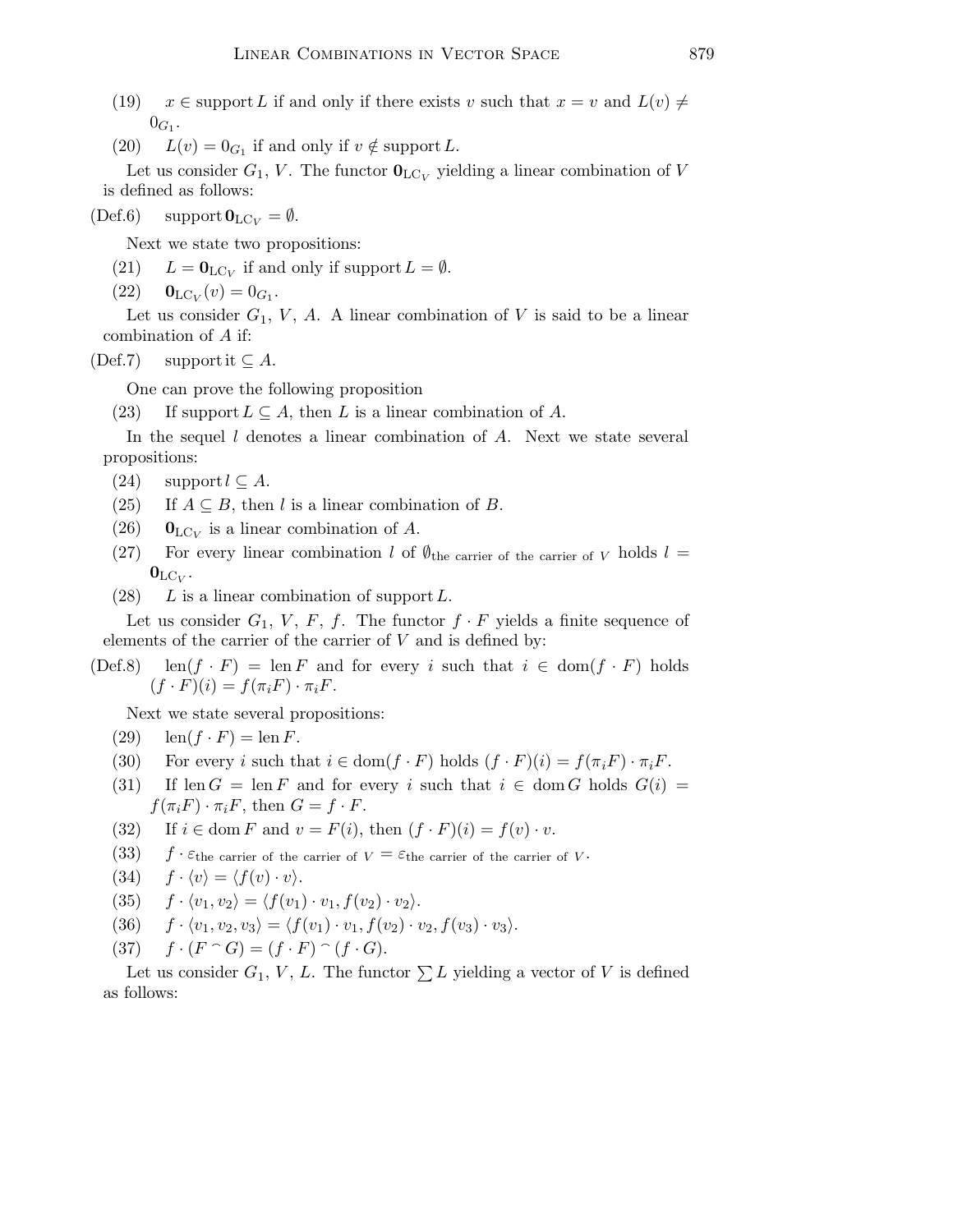(Def.9) there exists F such that F is one-to-one and rng  $F =$  support L and  $\sum L = \sum (L \cdot F).$ 

The following propositions are true:

- (38) There exists F such that F is one-to-one and rng  $F = support L$  and  $\sum L = \sum (L \cdot F).$
- (39) If F is one-to-one and rng  $F = \text{support } L$  and  $u = \sum (L \cdot F)$ , then  $u = \sum L$ .
- (40)  $A \neq \emptyset$  and A is linearly closed if and only if for every l holds  $\sum l \in A$ .
- $(41)$   $\sum \mathbf{0}_{\text{LC}_V} = \Theta_V$ .
- (42) For every linear combination l of  $\emptyset_{\text{the carrier of the carrier of }V}$  holds  $\Sigma l =$  $\Theta_V$ .
- (43) For every linear combination l of  $\{v\}$  holds  $\sum l = l(v) \cdot v$ .
- (44) If  $v_1 \neq v_2$ , then for every linear combination l of  $\{v_1, v_2\}$  holds  $\sum l =$  $l(v_1) \cdot v_1 + l(v_2) \cdot v_2.$
- (45) If support  $L = \emptyset$ , then  $\sum L = \Theta_V$ .
- (46) If support  $L = \{v\}$ , then  $\sum L = L(v) \cdot v$ .
- (47) If support  $L = \{v_1, v_2\}$  and  $v_1 \neq v_2$ , then  $\sum L = L(v_1) \cdot v_1 + L(v_2) \cdot v_2$ .

Let us consider  $G_1$ ,  $V$ ,  $L_1$ ,  $L_2$ . Let us note that one can characterize the predicate  $L_1 = L_2$  by the following (equivalent) condition:

(Def.10) for every v holds  $L_1(v) = L_2(v)$ .

One can prove the following proposition

(48) If for every v holds  $L_1(v) = L_2(v)$ , then  $L_1 = L_2$ .

Let us consider  $G_1, V, L_1, L_2$ . The functor  $L_1 + L_2$  yields a linear combination of  $V$  and is defined as follows:

(Def.11) for every v holds  $(L_1 + L_2)(v) = L_1(v) + L_2(v)$ .

Next we state several propositions:

- (49) If for every v holds  $L(v) = L_1(v) + L_2(v)$ , then  $L = L_1 + L_2$ .
- (50)  $(L_1 + L_2)(v) = L_1(v) + L_2(v).$
- (51)  $\text{support}(L_1 + L_2) \subseteq \text{support} L_1 \cup \text{support} L_2.$
- (52) If  $L_1$  is a linear combination of A and  $L_2$  is a linear combination of A, then  $L_1 + L_2$  is a linear combination of A.
- (53)  $L_1 + L_2 = L_2 + L_1$ .
- (54)  $L_1 + (L_2 + L_3) = (L_1 + L_2) + L_3.$
- (55)  $L + 0_{\text{LC}_V} = L$  and  $0_{\text{LC}_V} + L = L$ .

Let us consider  $G_1$ , V, a, L. The functor  $a \cdot L$  yielding a linear combination of  $V$  is defined by:

(Def.12) for every v holds  $(a \cdot L)(v) = a \cdot L(v)$ .

The following propositions are true:

(56) If for every v holds  $K(v) = a \cdot L(v)$ , then  $K = a \cdot L$ .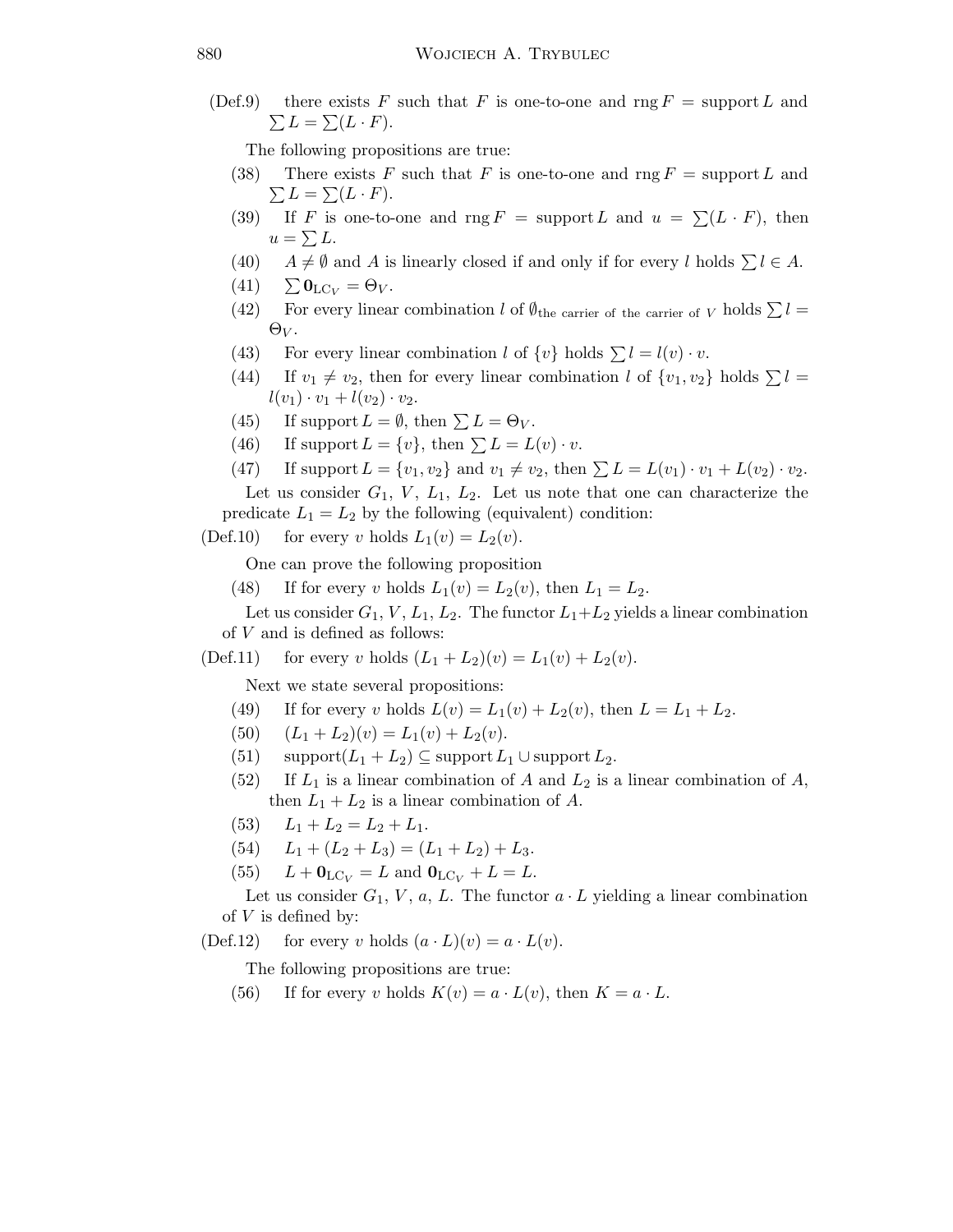- (57)  $(a \cdot L)(v) = a \cdot L(v).$
- (58) If  $a \neq 0_{G_1}$ , then support $(a \cdot L)$  = support L.
- $(59)$  $\cdot L = \mathbf{0}_{\mathrm{LC}_V}.$
- (60) If L is a linear combination of A, then  $a \cdot L$  is a linear combination of A.
- (61)  $(a + b) \cdot L = a \cdot L + b \cdot L$ .
- (62)  $a \cdot (L_1 + L_2) = a \cdot L_1 + a \cdot L_2.$
- (63)  $a \cdot (b \cdot L) = (a \cdot b) \cdot L$ .
- $(64) \quad (1_{G_1}) \cdot L = L.$

Let us consider  $G_1$ , V, L. The functor  $-L$  yields a linear combination of V and is defined by:

 $(\text{Def.13}) \quad -L = (-1_{G_1}) \cdot L.$ 

The following propositions are true:

- $(65) \quad -L = (-1_{G_1}) \cdot L.$
- (66)  $(-L)(v) = -L(v)$ .
- (67) If  $L_1 + L_2 = \mathbf{0}_{\text{LC}_V}$ , then  $L_2 = -L_1$ .
- (68)  $\text{support}(-L) = \text{support}L$ .
- (69) If L is a linear combination of A, then  $-L$  is a linear combination of A.

$$
(70) \quad -(-L) = L.
$$

Let us consider  $G_1$ ,  $V$ ,  $L_1$ ,  $L_2$ . The functor  $L_1 - L_2$  yielding a linear combination of  $V$  is defined by:

$$
(Def.14) \tL1 - L2 = L1 + (-L2).
$$

Next we state a number of propositions:

(71) 
$$
L_1 - L_2 = L_1 + (-L_2).
$$

- (72)  $(L_1 L_2)(v) = L_1(v) L_2(v).$
- (73) support $(L_1 L_2) \subseteq$  support  $L_1 \cup$  support  $L_2$ .
- (74) If  $L_1$  is a linear combination of A and  $L_2$  is a linear combination of A, then  $L_1 - L_2$  is a linear combination of A.

$$
(75) \qquad L - L = \mathbf{0}_{\mathrm{LC}_V}.
$$

- (76)  $\Sigma(L_1 + L_2) = \Sigma L_1 + \Sigma L_2.$
- $(77) \quad \sum (a \cdot L) = a \cdot \sum L.$
- $(78) \quad \sum(-L) = -\sum L.$
- (79)  $\Sigma(L_1 L_2) = \Sigma L_1 \Sigma L_2.$
- $(80) \quad (-1_{G_1}) \cdot a = -a.$
- $(81) \quad -1_{G_1} \neq 0_{G_1}.$

$$
(82) \quad -a = 0_{G_1} - a.
$$

- $(83) \quad -a = -(1_{G_1}) \cdot a.$
- (84)  $(a b) \cdot c = a \cdot c b \cdot c$ .
- (85) If  $a + b = 0_{G_1}$ , then  $b = -a$ .